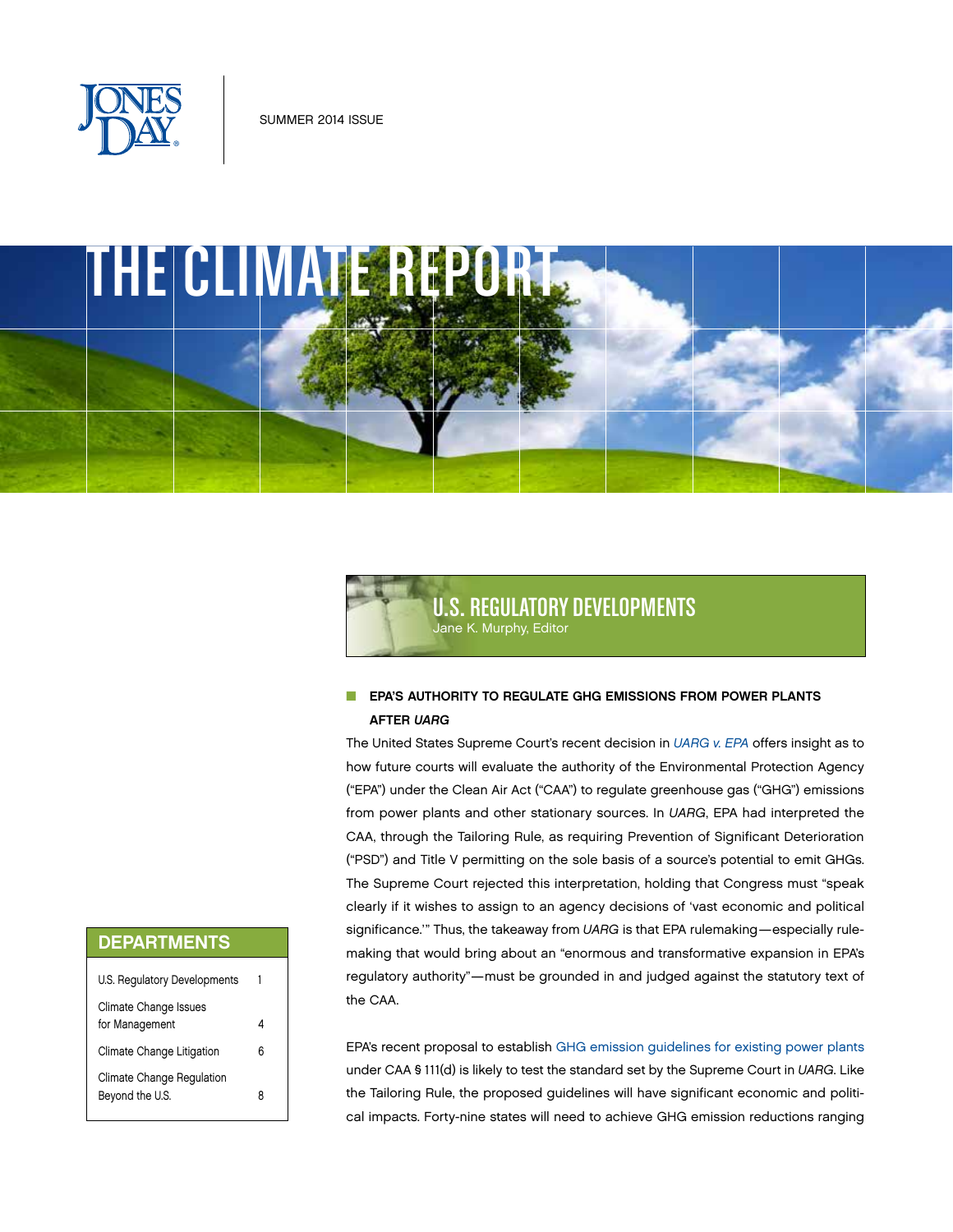from 11 to 72 percent by 2030 (see map below). Even by EPA's own estimates, the costs of compliance with the guidelines are expected to reach \$7 billion to \$8 billion annually by 2030.

In addition, the guidelines represent an unprecedented expansion of EPA authority in several ways. While § 111(d) requires EPA to "establish a procedure" for states to submit plans with standards of performance for existing sources, it fails to specify how detailed the EPA procedure should be or suggest whether EPA can require states to achieve a particular standard of performance. In the proposed guidelines, EPA purports to require compliance with specific statewide GHG emission standards in pounds per megawatt-hour. EPA also utilizes § 111(d) more expansively than ever before by proposing measures that extend outside of individual sources in the regulated source category, such as setting statewide emission reduction targets, regulating state efforts to increase renewable energy capacity, and prescribing an increase in state demand-side energy efficiency efforts. This "beyond the fence" approach is not apparent from the statutory text of § 111(d) and, in practice, would extend the reach of the guidelines to many sources outside of the regulated category.

Though *UARG* does not touch on EPA's § 111(d) rulemaking authority, the decision emphasizes the need for EPA to base its rulemakings in explicit statutory authority. The question that EPA must address, and future courts will have to resolve, is whether § 111(d) provides "clear congressional authorization" to support the proposed guidelines for existing power plants. In *UARG*, the Supreme Court noted that it is skeptical "[w]hen an agency claims to discover in a long-extant statute an unheralded power to regulate a significant portion of the American economy." Given the unusual scope and significance of the proposed guidelines, EPA will need to identify specific provisions of § 111(d) that justify its proposed approach.

Charles T. Wehland +1.312.269.4388 [ctwehland@jonesday.com](mailto:ctwehland@jonesday.com)

Casey Fernung Bradford +1.404.581.8119 [cbradford@jonesday.com](mailto:cbradford@jonesday.com)

Simon P. Hansen +1.404. 581.8988 [shansen@jonesday.com](mailto:shansen@jonesday.com)

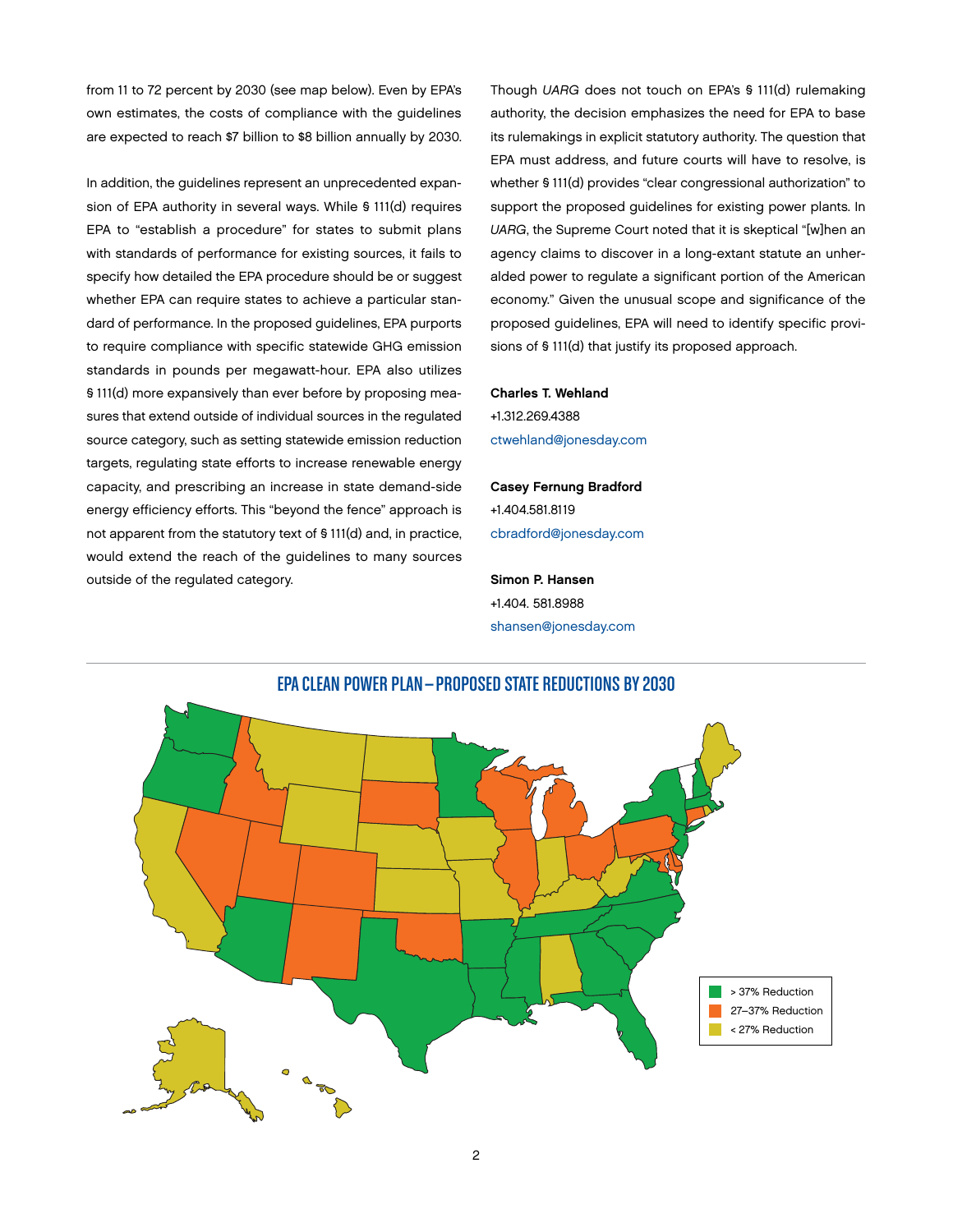## **N SUPREME COURT DECLINES TO REVIEW CALIFORNIA'S** LOW CARBON FUEL STANDARD

On June 30, 2014, the U.S. Supreme Court denied a petition for certiorari in *[Rocky Mountain Farmers v. Corey](http://sblog.s3.amazonaws.com/wp-content/uploads/2014/04/2014-03-20a-Rocky-Mountain-Farmers-v-Corey_Petition-for-Certiorari.pdf)*, a case challenging the constitutionality of California's Low Carbon Fuel Standard ("LCFS"). The LCFS attempts to reduce greenhouse gas emissions by requiring producers or importers of California's transportation fuels to surrender credits for fuels that fail to meet a target "carbon intensity," or the greenhouse gas emissions generated over the lifecycle of a fuel, from production through consumption. Credits may be purchased, or earned through provision of low-carbon intensity fuels. Because the LCFS regulations assume a higher "carbon intensity" for certain fuel components, such as ethanol, produced outside California, petitioners challenged the regulations under the Dormant Commerce Clause.

In a divided opinion, last year a three-judge panel of the Ninth Circuit held that the LCFS does not facially discriminate against interstate commerce and is not an unconstitutional extraterritorial regulation. Even though the LCFS categorizes fuels based on place of origin, the Ninth Circuit panel held that those regional characterizations are based on real differences in carbon intensities resulting from different methods of production and the transport of fuels into California. When the Ninth Circuit denied the petitioners' request for rehearing en banc, Judge Milan Smith, joined by five other Ninth Circuit judges in [dissent,](http://cdn.ca9.uscourts.gov/datastore/opinions/2014/01/22/12-15131.pdf) described the panel decision as "squarely at odds with Supreme Court precedent." This did not persuade the Supreme Court to grant the petition for certiorari, however.

The case will now head back to the District Court, which must decide if the LCFS discriminates in purpose and effect, or imposes an excessive burden on interstate commerce. The Supreme Court's decision may have consequences beyond California. [Oregon and Washington have already taken steps](http://gov.ca.gov/news.php?id=18284) toward implementing their own LCFS regulations. Eleven northeastern states previously explored adopting a regional [Clean Fuels Standard.](http://www.nescaum.org/topics/clean-fuels-standard) Although the program has been largely dormant for several years, that could change if those states interpret the Supreme Court's decision as an implied legal authorization for California's approach.

# Thomas M. Donnelly +1. 415.875.5880 [tmdonnelly@jonesday.com](mailto:tmdonnelly@jonesday.com)

Daniel L. Corbett +1.415.875.5885 [dcorbett@jonesday.com](mailto:dcorbett@jonesday.com)

## CALIFORNIA REGULATORY DEVELOPMENTS

The California Air Resources Board ("CARB") [approved](http://www.arb.ca.gov/cc/scopingplan/resolution_14-16.pdf) the First Update to the Climate Change Scoping Plan at its public hearing on May 22, 2014. The next update will be due by May 2019. [CARB amendments](http://www.arb.ca.gov/cc/capandtrade/ct_oal_april2014.pdf) to its cap-and-trade regulations were approved by the California Office of Administrative Law and became effective on July 1, 2014. The update and amendments are discussed in the Spring 2014 *[Climate Report](http://www.jonesday.com/the-climate-report-05-19-2014/)*.

In accordance with the cap-and-trade regulations, CARB held its seventh auction of greenhouse gas allowances on May 16, 2014. [CARB reported](http://www.arb.ca.gov/cc/capandtrade/auction/may-2014/results.pdf) that all of the 2014 allowances available for sale at the auction (16,947,080 allowances) were sold at a settlement price of \$11.50 (as compared to a reserve price of \$11.34 per allowance). Approximately half of the 2017 allowances available for sale at the auction were sold at a settlement price of \$11.34 per allowance. The eighth auction will be held on [August 18, 2014](http://www.arb.ca.gov/cc/capandtrade/auction/august-2014/auction_notice_updated.pdf).

California and Quebec have linked cap-and-trade programs, and the first joint auction of allowances is planned for November 2014. Notice of the date of a practice auction, which is expected to take place in early August 2014, will be [posted](http://www.arb.ca.gov/cc/capandtrade/auction/practice_joint_auction/press_release.pdf) on the CARB and Quebec websites on July 29, 2014.

Thomas M. Donnelly +1.415.875.5880 [tmdonnelly@jonesday.com](mailto:tmdonnelly@jonesday.com)

Charles M Hungerford +1.415.85.5843 [chungerford@jonesday.com](mailto:chungerford@jonesday.com)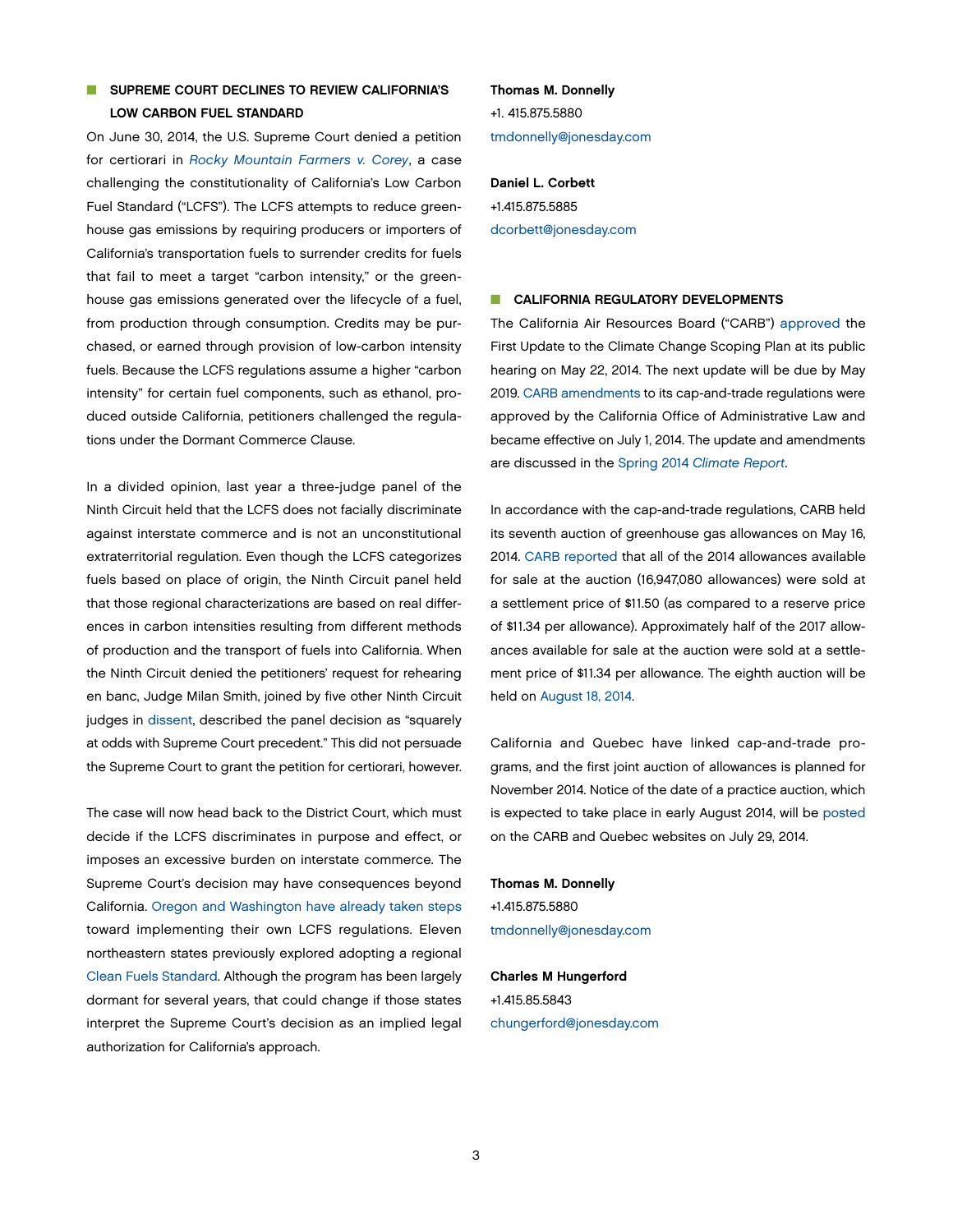<span id="page-3-0"></span>

# CLIMATE CHANGE ISSUES FOR MANAGEMENT Christine Morgan, Editor

# **RISKY BUSINESS REPORT OUTLINES REGIONAL** CLIMATE CHANGE RISKS

As reported in [Jones Day's Fall 2013](http://thewritestuff.jonesday.com/rv/ff00137249341a954a2f17ec6a43a7e60f75adc8/p=13) *Climate Report*, Risky Business, an initiative cochaired by hedge fund billionaire Tom Steyer, former U.S. Secretary of the Treasury Hank Paulson, and former New York City Mayor Michael Bloomberg, was launched to assess the economic risk to the United States associated with climate change.

In addition to the three well-known cochairs, the Risky Business initiative includes influential business leaders, investors, and elected officials. These include former U.S. Secretary of Housing and Urban Development and former Mayor of San Antonio Henry Cisneros, Executive Chairman of Cargill, Inc. Gregory Page, former U.S. Secretary of the Treasury Robert E. Rubin, former Director of the Office of Management and Budget George P. Shultz, President of the University of Miami and former U.S. Secretary of Health and Human Services Donna E. Shalala, former U.S. Senator Olympia Snowe, and Dean Emeritus of the Bloomberg School of Public Health Dr. Alfred Sommer.

Released in June 2014, *[The Economic Risks of Climate Change](http://riskybusiness.org/uploads/files/RiskyBusiness_Report_WEB_7_22_14.pdf)  [in the United States](http://riskybusiness.org/uploads/files/RiskyBusiness_Report_WEB_7_22_14.pdf)* divides the continental United States into six regions and assesses the climate change risk factors for each, along with those for Alaska and Hawaii.

The Risky Business team hopes to avoid the current political squabbles associated with potential climate-change-driven actions by framing the debate in terms of risk, insurance, and opportunity. The report considers both "likely risks" and also "tail risks," defined in the report as risks less likely to occur but with particularly severe consequences should they come to pass. "This focus on 'tail risks' is not unique to climate change. After all, households and businesses pay a premium for insurance to protect themselves against those tail risks, such as the possibility of flood or fire that they deem unacceptable." *Id*. at 11.

Northeast. In the Northeast region, the report highlights the risks of rising sea levels and accompanying storm surges. The analysis identifies a likely risk of climate-driven rise in sea level of .9 to 1.6 feet near New York City by the middle of this century and increases of 2.1 to 4.2 feet by 2100.

The findings also predict a 2.4 to 4.5 foot rise in the sea level near Atlantic City by the end of this century, with Boston experiencing a two-foot to four-foot rise over the same time period.

The report also suggests that likely average annual property damage caused by climate-change-driven hurricane activity in the region will increase over current levels by \$6 billion to \$17 billion.

Southeast. In the Southeast region, the report focuses on risks associated with increased heat and humidity, stating it is likely that heat-related mortality will increase by 15 to 21 additional deaths per 100,000 people per year by the end of the century.

The report also cites climate-change-driven heat increases as a factor in decreased labor productivity, particularly in the region's construction, mining, utilities, transportation, agriculture, and manufacturing sectors.

Midwest. For the Midwest, the Risky Business report identifies the impact of climate change on the region's agriculture industry, largely due to significant increases in extreme heat.

While the report gives credit to the proven ability of farmers to innovate and adapt to challenges via creative farming methods and new technology, it predicts that increases in heat and humidity will make it increasingly difficult or impossible to work outside during summer days. "[B]y the middle of the next century, [the average Midwesterner] can expect to experience 20 full days in a typical year of [Humid Heat Stroke Index] over 95º F, during which it will be functionally impossible to be outdoors." *Id*. at 31.

Great Plains. In the Great Plains region, the report highlights the impact of climate change on energy demands. The report concludes that by 2050, energy increases due to air conditioning demands will likely increase by 3.4 to 9.2 percent in Texas alone. "Meeting higher peak demand will likely require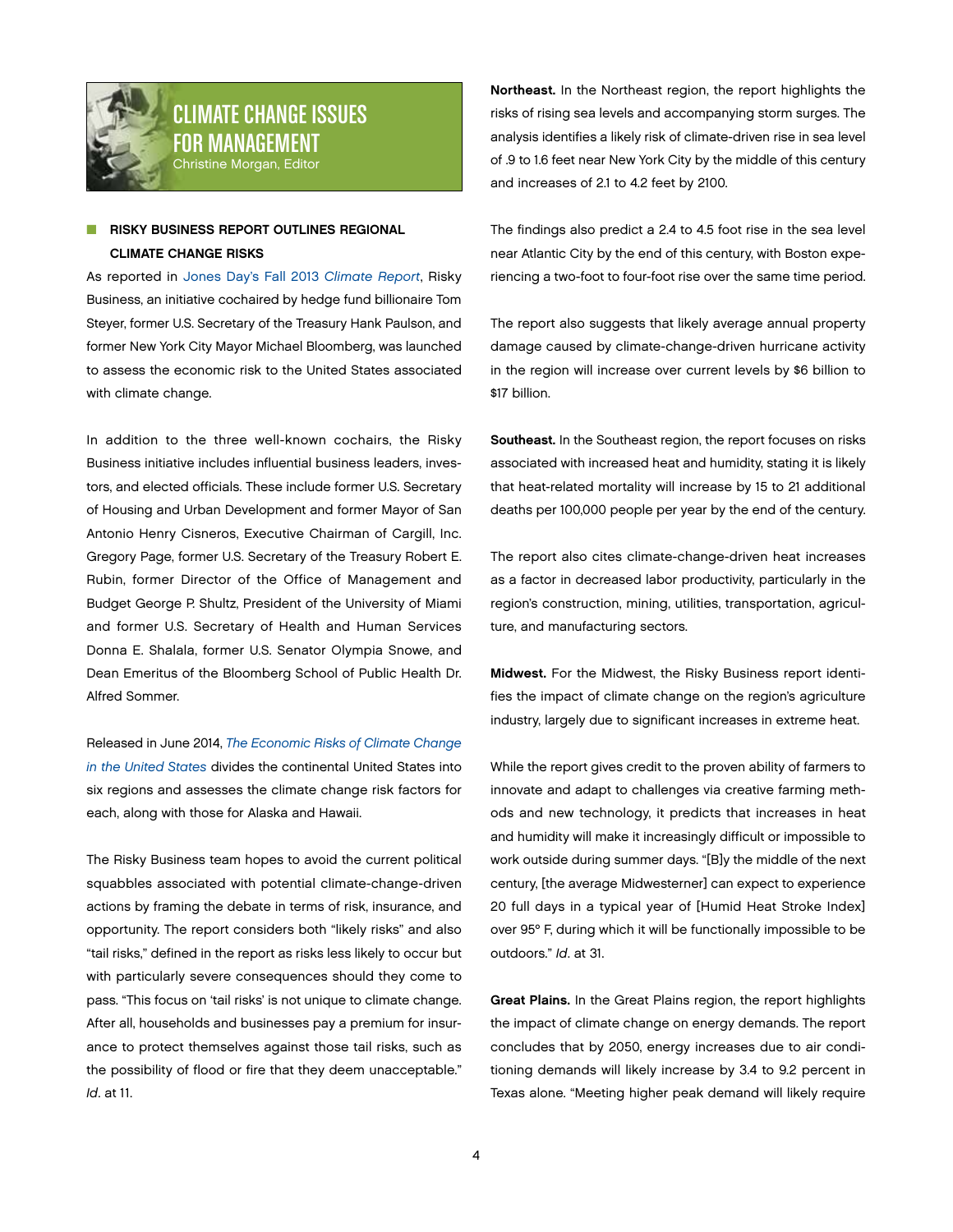the construction of up to 95 GW of additional power generation capacity over the next 5 to 25 years, the rough equivalent of 200 average-size coal or natural gas power plants." *Id*. at 35.

Northwest. The report states there is a lower risk of severe climate change impact in the Northwest than in the other regions but still notes a 1-in-100 chance of an elevation in sea level near Seattle of up to five feet by 2100, potentially accompanied by a significant increase in the number of extremely hot days.

Southwest. Finally, in the Southwest, the report identifies significant risk due to increased heat and a rise in sea levels. "Eighty-seven percent of all Californians live in coastal counties, and 80 percent of the state's GDP is derived from those counties." *Id*. at 38. In discussing the already hot areas in the Southwest region, such as the Arizona deserts, the report expects "one to two additional months of days of 95º F each year within the lifetime of babies being born right now in this region." *Id*.

Advocating Change. The report concludes by advocating changes by businesses, investors, and the public sector to reduce the identified risks. The report hopes rational business actors will adapt to the risks posed by climate change in the same way they adapt to other risks. Simultaneously, the report presses investors to consider the effects of climate change in their investment strategies, which in turn will put additional pressure on businesses to adapt.

About the same time Risky Business released its report, cochairman Hank Paulson published an op-ed in *[The New York](http://www.nytimes.com/2014/06/22/opinion/sunday/lessons-for-climate-change-in-the-2008-recession.html?_r=1)  [Times](http://www.nytimes.com/2014/06/22/opinion/sunday/lessons-for-climate-change-in-the-2008-recession.html?_r=1)* advocating for a carbon tax to address climate change in the United States. Similar to the Risky Business report, Mr. Paulson suggests that a combination of government policies and private sector action is the best way to address climate change risk. "A tax on carbon emissions will unleash a wave of innovation to develop technologies, lower the costs of clean energy and create jobs as we and other nations develop new energy products and infrastructure," he wrote.

Mr. Paulson further suggests that a carbon tax is essential in demonstrating to developing countries, particularly China, that the United States is serious about addressing climate change, thereby encouraging the developing countries to do the same. However, [it does not necessarily follow](http://www.forbes.com/sites/realspin/2014/07/17/the-risky-business-of-a-carbon-tax/) that a self-imposed carbon tax in the United States will encourage action in China any more than American standards of human rights and intellectual property have influenced change in China.

Pressure to account for risks associated with climate change is increasing at many levels. While Congress does not appear likely to take any significant steps, several federal agencies, including the Environmental Protection Agency are addressing the issue. [As previously reported in](http://thewritestuff.jonesday.com/rv/ff001798b72a158d74ce565e5b4c9b483b526c2b/p=13) *The Climate Report*, investor groups and the SEC are ramping up pressure for corporations to disclose climate risks.

The prominent members of the Risky Business initiative are similarly leveraging their influence over government, the investment community, and businesses to encourage corporate risk managers and decision-makers to factor climate change risk into their decisions.

Jeffrey S. DeVore +1.412.394.7295 [jsdevore@jonesday.com](mailto:jsdevore@jonesday.com)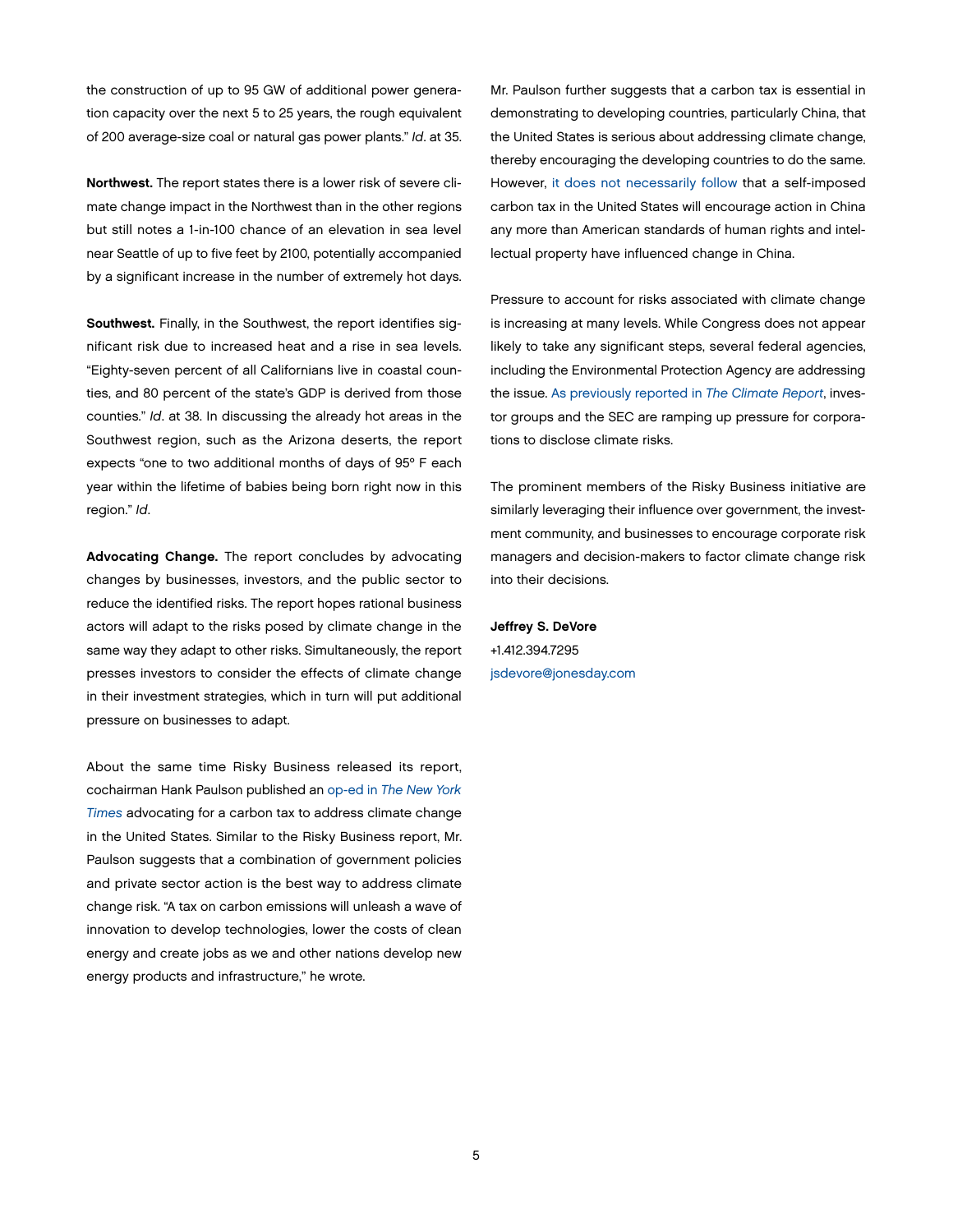<span id="page-5-0"></span>

## **U.S. SUPREME COURT RESTRICTS EPA'S REGULATION** OF GREENHOUSE GASES UNDER THE CLEAN AIR ACT

In its third encounter with greenhouse gas emissions in the context of the Clean Air Act ("CAA"), the United States Supreme Court, in *Utility Air Regulatory Group v. EPA*, No. 12-1146, 573 U.S. \_\_\_\_ (June 23, 2014) ("*UARG*"), reinforced bedrock separation of powers principles—not to mention conventional canons and settled principles of administrative law—by emphatically rejecting the claim of authority of the Environmental Protection Agency ("EPA") to rewrite indisputably unambiguous statutory language that not only disregarded the text and context of the statute but that could have transformative, economic, social, and systemic impacts (if unchecked).

In *UARG*, the Supreme Court determined "[w]hether EPA permissibly determined that its regulation of greenhouse gas emissions from new motor vehicles triggered permitting requirements under the CAA for stationary sources that emit greenhouse gases." In Justice Scalia's June 23, 2014 opinion, the Court first held that the general definition of "air pollutant" analyzed by the Court in *Massachusetts v. EPA* does not prevent EPA from applying narrower definitions in the operative provisions of the Act; thus, there was no "insuperable textual barrier" preventing EPA from interpreting the Prevention of Significant Deterioration ("PSD") and Title V provisions to exclude greenhouse gases.

The Court also held that EPA's interpretation was not reasonable because it expands the programs beyond their statutory purposes and would place excessive demands on permitting authorities. On the other hand, the Court concluded that EPA's decision to require Best Available Control Technology ("BACT") for greenhouse gases ("GHGs") emitted by sources otherwise subject to PSD requirements is a permissible interpretation of the statute because the BACT provisions specifically apply to "each pollutant subject to regulation" under the Act. Justices Breyer and Alito authored separate opinions concurring in part and dissenting in part.

The Supreme Court's decision in *UARG* could have the following implications for future claims or future regulation of GHGs:

- 1. It seems future claims of deference by EPA in the context of greenhouse gas regulation will, at a minimum, be closely scrutinized. The *UARG* decision could effectively stop any future effort by EPA to arrogate to itself unlimited power and discretion as to what GHG sources to regulate and when—to the point of rewriting the CAA.
- 2. The impact of the decision on the pending EPA rules under Section 111 of the CAA for greenhouse gas emissions from new and existing power plants will be a source of continuing debate and litigation. Although the Court recognized that its prior decision on the CAA's displacement of federal common law nuisance claims in *American Electric Power Co. v. Connecticut* was based on the authorization in Section 111 to establish standards for greenhouse gas emissions from power plants, the decision reasonably contemplated the possibility that EPA might lawfully "decline to regulate [those sources] altogether at the conclusion of its pending rulemaking." Thus, industry members or a future presidential administration will have an opportunity to argue that nothing in *Massachusetts v. EPA* or *UARG* compels EPA to regulate greenhouse gas emissions, particularly where the regulations are arguably "incompatible" with "the substance of Congress' regulatory scheme."
- 3. The Court's discussion of BACT in the PSD process for "anyway sources" has obvious relevance to EPA's determination of the best system of emission reduction for electric generating units under Section 111 of the CAA.

For greater detail on this subject, please see the Jones Day *Commentary*, "*[Utility Regulatory Group v. EPA:](http://www.jonesday.com/utility-regulatory-group-v-epa-us-supreme-court-stops-epas-rewrite-of-the-clean-air-act-07-02-2014/)* U.S. Supreme [Court Stops EPA's Rewrite of the Clean Air Act."](http://www.jonesday.com/utility-regulatory-group-v-epa-us-supreme-court-stops-epas-rewrite-of-the-clean-air-act-07-02-2014/)

### Daniella Einik

+l.202.879.3775 [deinik@jonesday.com](mailto:deinik@jonesday.com)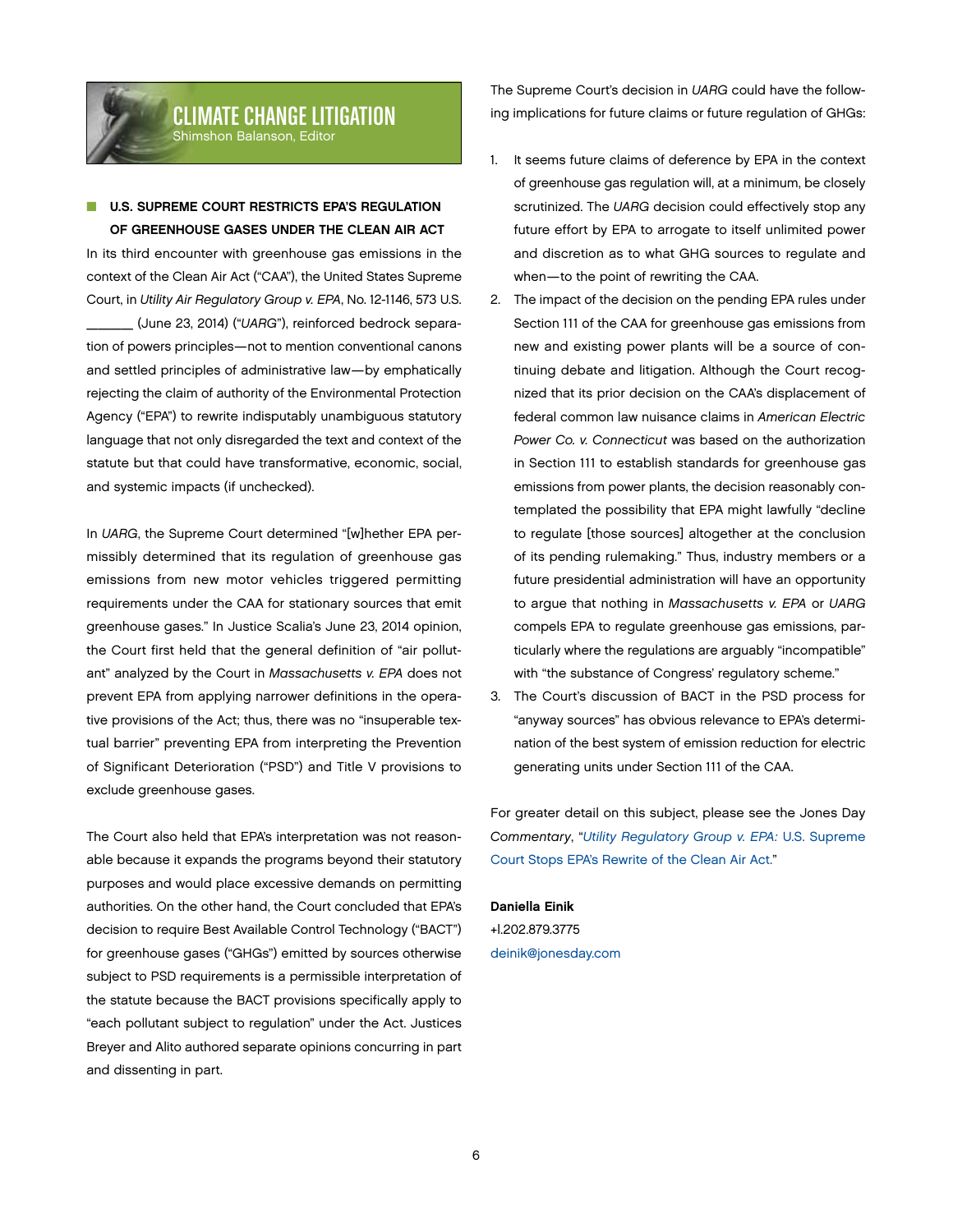## **NURRAY ENERGY AND NINE STATES SEEK TO QUASH** EPA'S PROPOSED POWER PLANT RULE

On the very same day that EPA published its proposed power plant rule, Murray Energy Corp. ("Murray") filed a petition for extraordinary writ with the D.C. Circuit, seeking to block EPA's proposed standards. *In re: Murray Energy Corp.*, No. 14-1112 (D.C. Cir.). Under the proposed rule, EPA established a 2030 deadline for cutting carbon dioxide emissions by 30 percent for existing coal-fired power plants. In its petition, Murray claims that the proposed rule constitutes unlawful "double regulation" by EPA in excess of its delegated powers by mandating state-by-state emission standards for power plants that are already subject to a national emission standard. A week after Murray filed its petition, nine states, led by the attorney general of West Virginia, filed an amicus brief with the D.C. Circuit in support of Murray.

In February 2012, EPA promulgated a national emission standard for power plants pursuant to EPA's authority under Section 112 of the Clean Air Act. Challenges to that standard were rejected by the D.C. Circuit. *See White Stallion Energy Ctr. LLC*, No. 12-1100 (Apr. 15. 2014). Despite the existence of this national emission standard, on June 18, 2014, EPA published a proposed rule, under Section 111(d) of the Clean Air Act, requiring states to design and issue state-by-state emission standards for greenhouse gas emissions. According to Murray and the nine states, this second set of regulations is expressly prohibited by the Clean Air Act. Section 111(d)(1) of the Clean Air Act limits EPA's authority to mandate state-by-state emission standards for existing power plants to emissions that are not "from a source category which is regulated under section 112" of the Act. In other words, because existing power plants are already subject to a national emission standard promulgated under Section 112, EPA is prohibited from mandating state-bystate emission standards for those same power plants.

To overcome this seemingly clear proscription, in its proposed rule, EPA asserts that Section 111(d) contains an ambiguity that allows the agency to subject the statute to its own reasonable interpretation. The EPA's claim turns on apparent inconsistencies in Section 111(d) between House and Senate versions of 1990 amendments to the Clean Air Act. The House version prohibited double regulation of *source categories* already regulated under Section 112, while the Senate version prohibited EPA double regulation of *emissions* of pollutants regulated

under Section 112. Both versions were inadvertently included in the final bill as published in the Statutes at Large.

Murray and the nine states counter that the EPA's claim of an ambiguity is baseless and predicated on a clerical error that cannot alter the plain terms of Section 111(d) in the U.S. Code, which contains only the House version. The two versions of Section 111(d) retained in the Statutes at Large were simply a substantive amendment (the House version) and a clerical amendment (the Senate version). According to Murray and the states, an erroneous clerical entry that conflicts with a substantive provision of that statute cannot create an ambiguity. Without an ambiguity, they argue, EPA's regulatory action is illegal and should be struck down.

### Shimshon Balanson

+1.216.586.7151 [sbalanson@jonesday.com](mailto:sbalanson@jonesday.com)

# **N IOWA TORT CLAIMS FOR POLLUTION NOT PREEMPTED** BY FEDERAL OR STATE CLEAN AIR ACTS

The Iowa Supreme Court has reversed and remanded a class action suit seeking to determine the rights of land owners against a corn processing facility allegedly causing "harmful pollutants and noxious odors to invade their land." *Freeman v. Grain Processing Corp.*, No. 13-0723 (June 13, 2014). Plaintiffs asserted claims of common law and statutory nuisance as well as common law torts of trespass and negligence. The defendant, Grain Processing Corporation ("GPC"), was granted summary judgment by the state district court on several grounds, including preemption under the federal Clean Air Act and Iowa state law. On appeal, the Iowa Supreme Court unanimously disagreed.

The Iowa Supreme Court's opinion dispelled the notion that the United States Supreme Court's decision in *American Electric Power Co. v. Connecticut* ("*AEP*") compelled the trial court's result. In *AEP*, the U.S. Supreme Court held that the Clean Air Act displaced "any federal common law right to seek abatement of carbon dioxide emissions from fossil-fuel fired power plants." Several federal district courts have extended *AEP*'s reasoning to state common law claims combating air pollution, and the Iowa trial court's ruling followed suit. Notwithstanding this precedent, the Iowa Supreme Court reached the opposite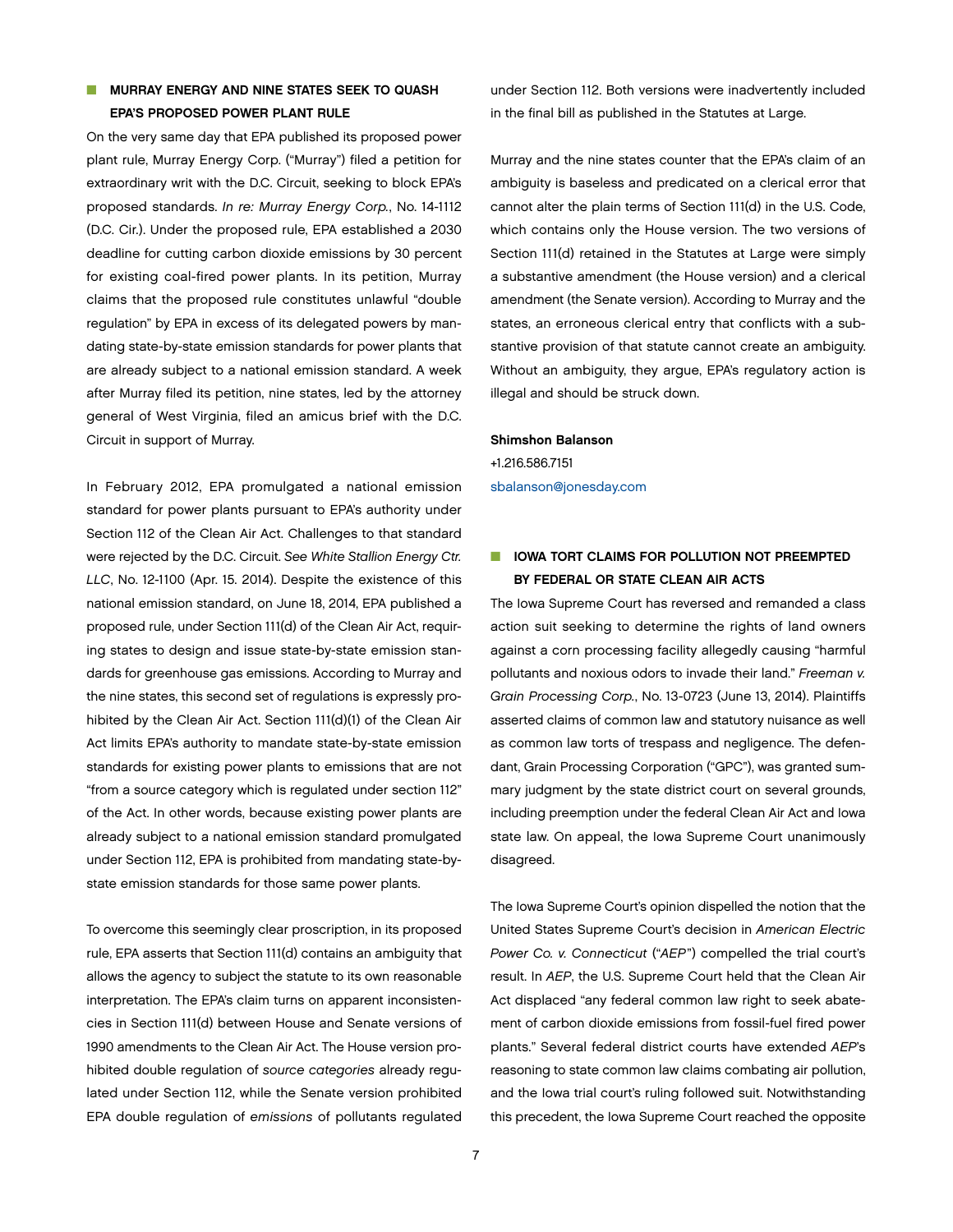<span id="page-7-0"></span>conclusion and emphasized that the differences between displacement of federal common law and preemption of state common law required a different result.

Rather than relying on recent precedent trending toward the complete preemption of common law remedies for pollution, the Iowa Supreme Court turned to the U.S. Supreme Court's 1987 decision in *International Paper Co. v. Ouellette*. In *Ouellette*, the U.S. Supreme Court held that state common law claims could proceed against a polluter as long as the claims were brought under the law where the polluter emitted the offending substance. The Iowa Supreme Court also relied on the Third Circuit's recent decision in *Bell v. Cheswick Generating Station*. *Bell* reaffirmed *Ouellette*'s holding that the affected state's common law is preempted while the source state's common law is not.

The Iowa Supreme Court also rejected GPC's argument that the issues raised by plaintiffs were political questions that should not be resolved through the judicial process. The court held that there was no textual commitment of the issues raised in the case to another branch of government and that the matter was not so complex that it ought to be entrusted to a branch of government with more expertise.

Whether GPC will petition the U.S. Supreme Court to decide the federal preemption issue remains an open question. The Iowa appeal generated several amicus briefs from out-ofstate law professors as well as the National Association of Manufacturers, indicating that interest in the case extends well beyond Iowa's borders.

## Brigid DeCoursey +1.202.879.3651

[bdecoursey@jonesday.com](mailto:bdecoursey@jonesday.com)



## **N AUSTRALIAN FEDERAL CLIMATE CHANGE ACTION**

On July 17, 2014, the Australian federal parliament passed the Clean Energy Legislation (Carbon Tax Repeal) Act 2014, repealing the carbon tax legislation with effect, aside from a few transitional provisions, taking place retrospectively from July 1, 2014.

In order to pass the carbon repeal legislation, a number of concessions had to be agreed to by the government. Importantly, this included retaining the Renewable Energy Target of achieving 20 percent of energy in Australia to come from renewable sources by 2020 and ensuring that the Australian Renewable Energy Agency remained. The Australian Renewable Energy Agency was previously created to fund a variety of projects and programs for research and development of renewable energy in Australia.

In addition to the repeal of the various carbon tax legislations, a number of temporary consumer protection measures were implemented with the objective of ensuring the cost savings associated with the repeal are passed to consumers. Powers were given to the Australian Competition and Consumer Commission to ensure no price exploitation takes place in relation to the carbon tax repeal.

The government released its Emissions Reduction Fund White Paper in April 2014 ("White Paper"), which contained designs of the Emission Reduction Fund (the "Fund") proposed to deal with reductions in emissions. The Fund is the centerpiece of the government's Direct Action Plan. The government is committing AUD 2.55 billion to the Fund.

After public consultation on the White Paper, the government released a Carbon Farming Initiative Amendment Bill 2014 exposure draft on June 18, 2014 to establish the Fund and give effect to the Direct Action Plan.

The Fund's overriding objective is to reduce emissions at lowest cost over the period to 2020 and make a contribution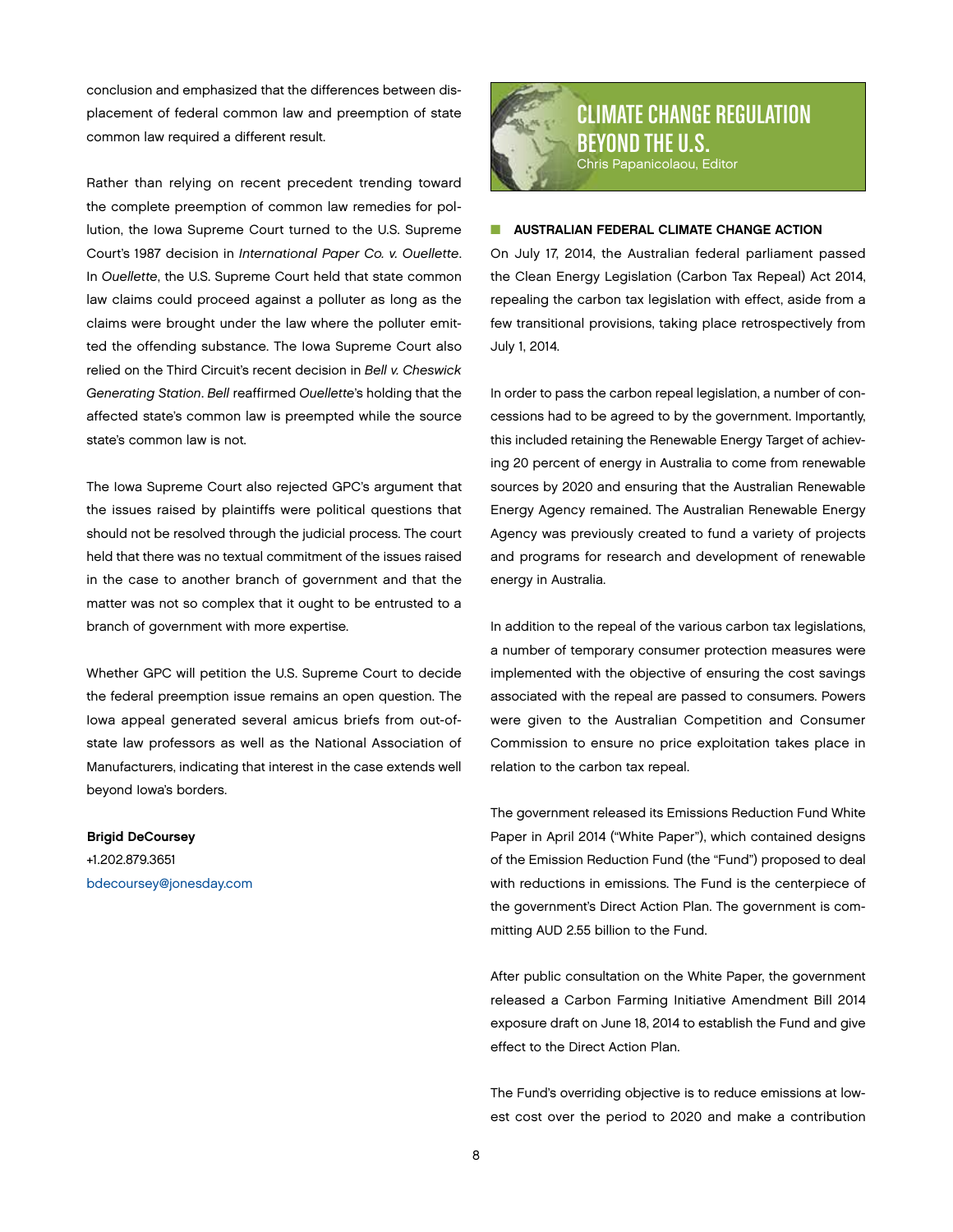toward Australia's 2020 emissions reduction target of five percent below 2000 levels by 2020.

The features of the Fund are as follows:

- The Clean Energy Regulator will issue Australian Carbon Credit Units ("Units") for genuine emission reductions estimated and verified in accordance with approved streamlined methods to the registered project proponent. Genuine emission reductions are reductions that would likely not have occurred without the Fund, are verifiable and calculated on a conservative basis, and can be counted toward Australia's emission reduction target. Projects will receive the Units over a crediting period of seven years in general, although sequestration projects will have a 15-year crediting period.
- The Units can be used in the voluntary National Carbon Offset Standard, and the government will cancel credits issued to it under the Kyoto Protocol where Units are used under that Standard. Units cannot be exported out of Australia's registry for the first three years of the Fund.
- Emission reductions will be purchased by the Regulator through auctions. Project proponents who are registered can participate in the auctions. Bids that provide emission reductions at the lowest cost will be selected. There will be a benchmark price set by the Regulator above which emission reductions will not be purchased. There will be guidelines published for the auctions including a minimum project size.
- There will be standard contracts for the purchase of the emission reductions.
- There will be a safeguard mechanism effective July 1, 2015, whose objective is to ensure that the emission reductions achieved under the Fund are not displaced by a significant rise in emissions elsewhere in the economy. The mechanism will apply at the facility level and will be restricted to facilities with direct emissions of 100,000 metric tons or more of  $CO<sub>2</sub>$ -e a year.
- The Carbon Farming Initiative will become part of the Fund.

The government has committed to reviewing its international targets in 2015, and the Fund will be reviewed toward the end of 2015.

Despite the repeal of the carbon tax legislation going through, it is not known at this time whether the Direct Action Plan legislation will be supported by the new members of the Australian Senate, who have the balance of power. These new members have expressed a general support of carbon reduction initiatives, although they may require further revisions to the legislation before the legislation is passed.

### Tony Wassaf

+61.28272.0527 [twassaf@jonesday.com](mailto:twassaf@jonesday.com)

# **N EXCESS EMISSIONS OF GREENHOUSE GASES:** NO POSSIBILITY FOR NATIONAL COURTS TO VARY THE 100 EURO PENALTY

Pursuant to Directive 2003/87/EC establishing a scheme for greenhouse gas emission allowance trading within the European Community, any operator that does not surrender sufficient allowances by April 30 of each year to cover its emissions during the preceding year shall be held liable for the payment of an excess emissions penalty of 100 euros for each ton of carbon dioxide equivalent emitted not surrendered.

At the national level, Swedish companies tried to challenge the excess emission penalties they had been subject to, arguing that they had sufficient emission allowances in their holding accounts to cover their total emissions for the preceding year. They also argued that the failure to surrender their allowances in time was only due to an internal administrative breakdown. In the context of a preliminary ruling, the Swedish court asked the Court of Justice of the European Union ("CJEU") to clarify the concept of "excess emission." The Swedish court also asked the CJEU whether the excess emission penalty may be varied by national courts on the basis of the principle of proportionality.

In its decision in *Billerud Karlsborg AB and Billerud Skärblacka AB v. Naturvardversket* (C-203/12) of October 17, 2013, the CJEU ruled that operators that did not surrender the allowances equal to their emissions for the preceding year by April 30 of the current year may not avoid the imposition of a penalty for the excess emissions, even where they hold a sufficient number of allowances on that date. Therefore, the concept of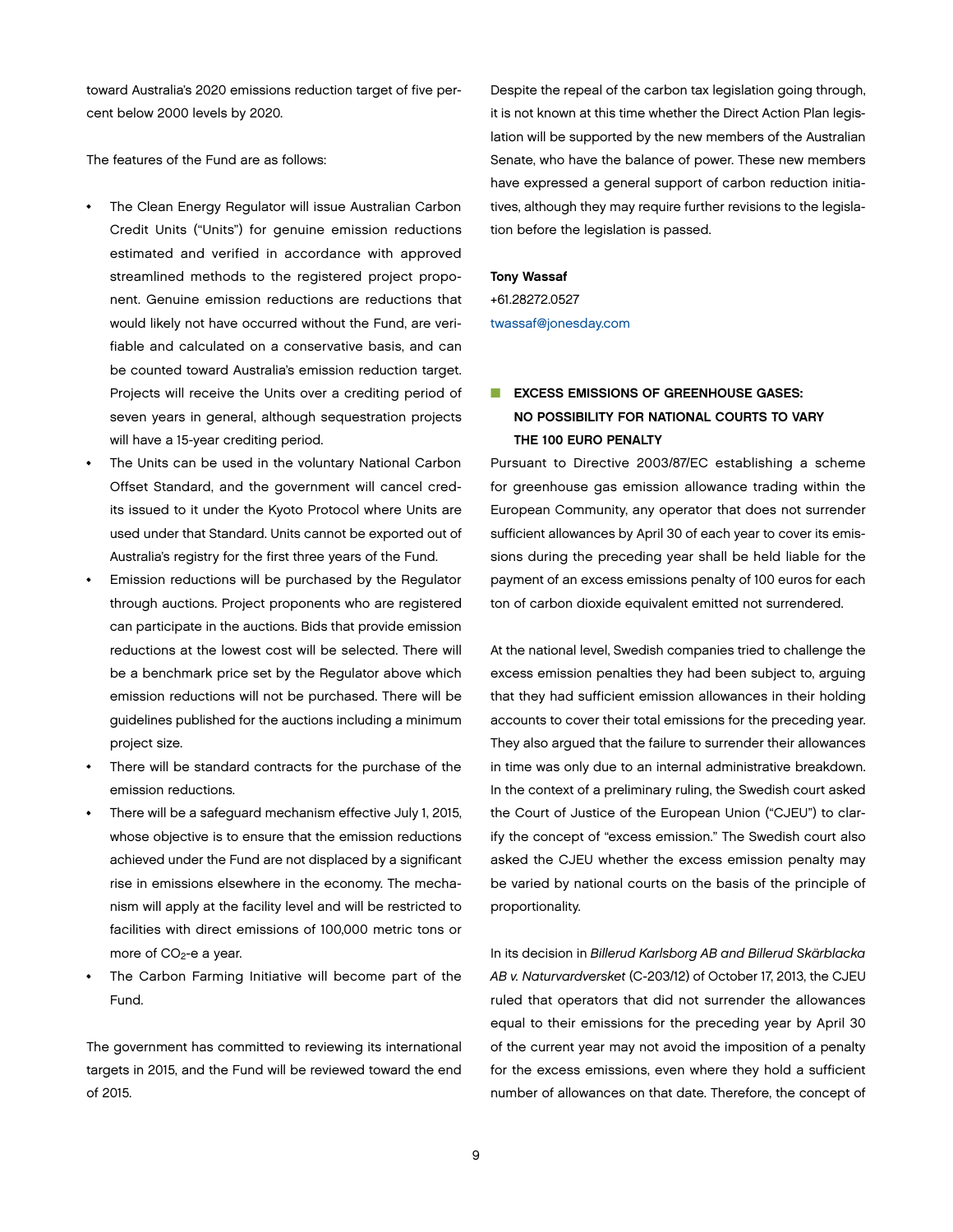punishable "excess emissions" consists in the failure to surrender allowances equal to the emissions for the preceding year by April 30, "irrespective of the reason for the non-surrendering or of the number of allowances actually held by the operators." This interpretation is justified by the very nature of the European Union emissions trading system ("EU-ETS"), which is based on a strict accounting of the issuance, holding, transfer, and cancellation of allowances.

In addition, the CJEU considered that the excess emission penalty may not be modified by national courts on the basis of the principle of proportionality. Indeed, the creation of a predefined penalty in Directive 2003/87/EC was justified by the protection of the EU-ETS from distortions of competition resulting from market manipulations. According to the CJEU, such a fixed penalty does not carry "drawbacks which are incommensurate with the advantages to be gained by the EU's fulfillment of its commitments under the Kyoto Protocol."

Anne-Caroline Urbain +33.1.56.59.39.93 [aurbain@jonesday.com](mailto:aurbain@jonesday.com)

Caroline Tourtet +33.1.56.59.38.16 [ctourtet@jonesday.com](mailto:ctourtet@jonesday.com)

# **N THE WAR ON POLLUTION: CHINA AMENDS ITS** ENVIRONMENTAL PROTECTION LAW

In an attempt to further strengthen China's commitment to curb its pollution crisis, the Standing Committee of the National People's Congress passed [significant amendments](http://zfs.mep.gov.cn/fl/201404/t20140425_271040.htm) to its Environmental Protection Law on April 24, 2014 (the "Revised Law"). Although China remains the world's biggest carbon emitter, this is the first time the Environment Protection Law has been amended since its enactment in 1989. The Revised Law is due to take effect on January 1, 2015.

The Revised Law is particularly robust compared to its predecessor and imposes harsher punishments for environmental wrongdoing. Previously, polluting enterprises were subject to one-time penalties only; however, the amounts were not significant enough to provide a serious deterrent. The revision enables the Environmental Protection Bureaus ("EPBs") to now (i) fine offending companies on a daily basis until compliance with the EPB-issued orders are achieved, (ii) restrict production, and/or (iii) shut down operations, provided approval is granted at the national level. The Revised Law states that companies will be named and shamed for breaking environmental protection laws.

Responsible persons could also face up to 15 days' detention should their company fail to comply with an issued order to (i) submit an Environmental Impact Assessment, which is now required prior to the commencement of construction, (ii) obtain a license prior to creating pollutants, (iii) halt the use of prohibited pesticides for agriculture, or (iv) comply with suspension orders. Personal liability also arises should any responsible person attempt to circumvent supervision by falsifying monitoring data or improperly using pollution prevention equipment.

Companies will also be obliged to adhere to both government and provincial standards for pollution control, which vary according to industry. The provincial governments will be primarily responsible for monitoring companies operating within their jurisdiction, according to the pollutant quotas allocated by the government.

Finally, the Revised Law allows for the formal introduction of public interest environmental litigation in China. Although the process is currently restricted to registered civil-level organizations, it is anticipated that the impact will be considerable as it legally empowers the public to seek redress for environmental protection violations.

It is likely that the implementation of the Revised Law will take some time, and its success remains to be seen; however, it does send a clear message to current operators in China: the war on pollution has officially begun.

## Ostiane Goh-Livorness

+852.3189.7296 [ogohlivorness@jonesday.com](mailto:ogohlivorness@jonesday.com)